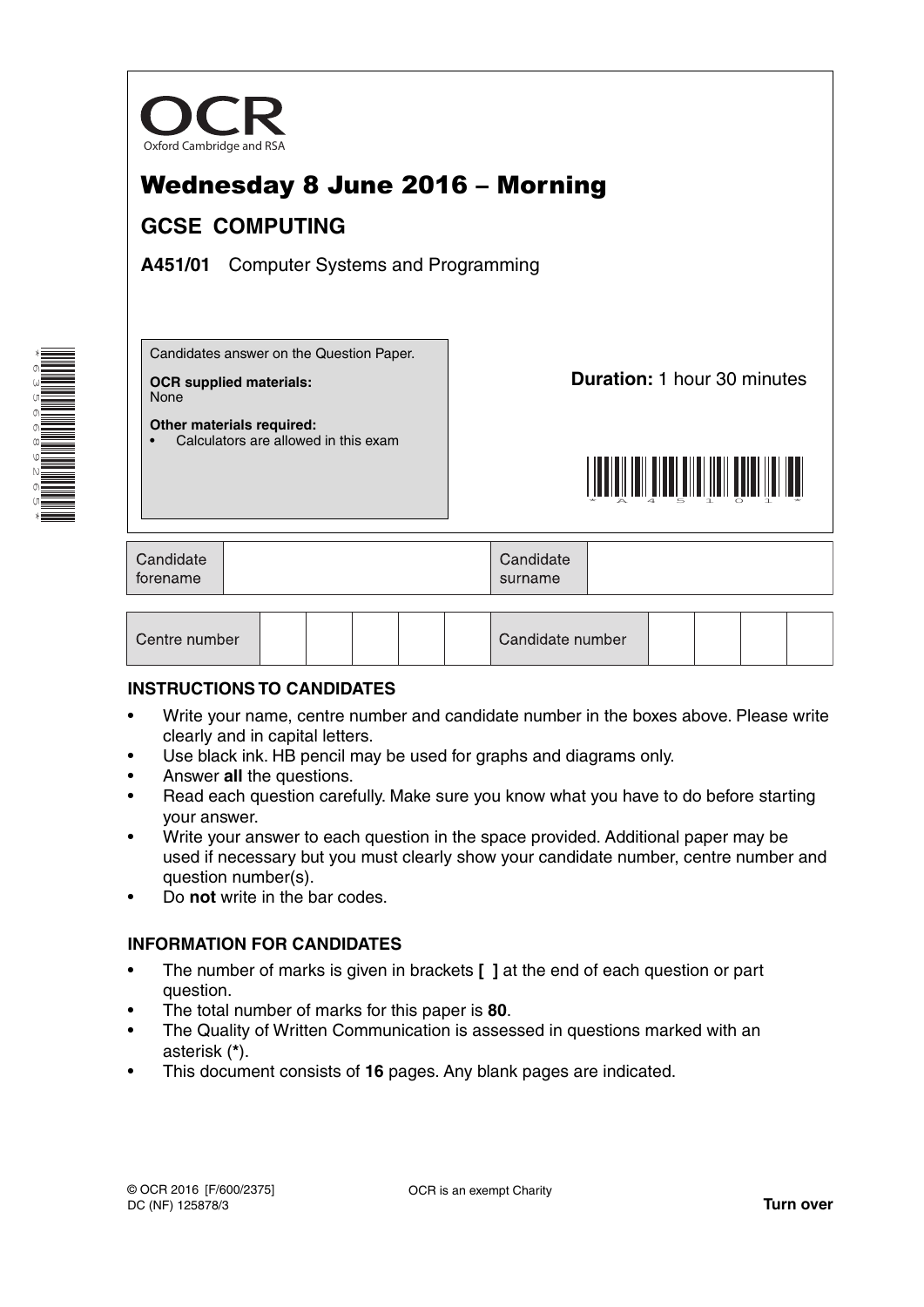#### Answer **all** the questions.

- **1** The character é is part of a computer's character set.
	- **(a)** Describe what is meant by a character set.

 ................................................................................................................................................... ............................................................................................................................................. **[1]**

When sending text messages using a mobile phone, people can choose from hundreds of characters, called emoji, to insert in their message. An example of an emoji is  $\mathbb{R}$ .

The Unicode character code for the emoji  $\mathfrak A$  in hexadecimal is 1F64A.

 **(b) (i)** Convert the hexadecimal number 1F64A to binary. The first three hexadecimal digits have been done for you.

| Hexadecimal: |      |      |      |      |
|--------------|------|------|------|------|
| Binary:      | 0001 | 1111 | 0110 | <br> |
|              |      |      |      |      |

 **(ii)** Explain why mobile phones that can send emoji would use Unicode instead of ASCII as their character set.

 ........................................................................................................................................... ........................................................................................................................................... ........................................................................................................................................... ..................................................................................................................................... **[2]**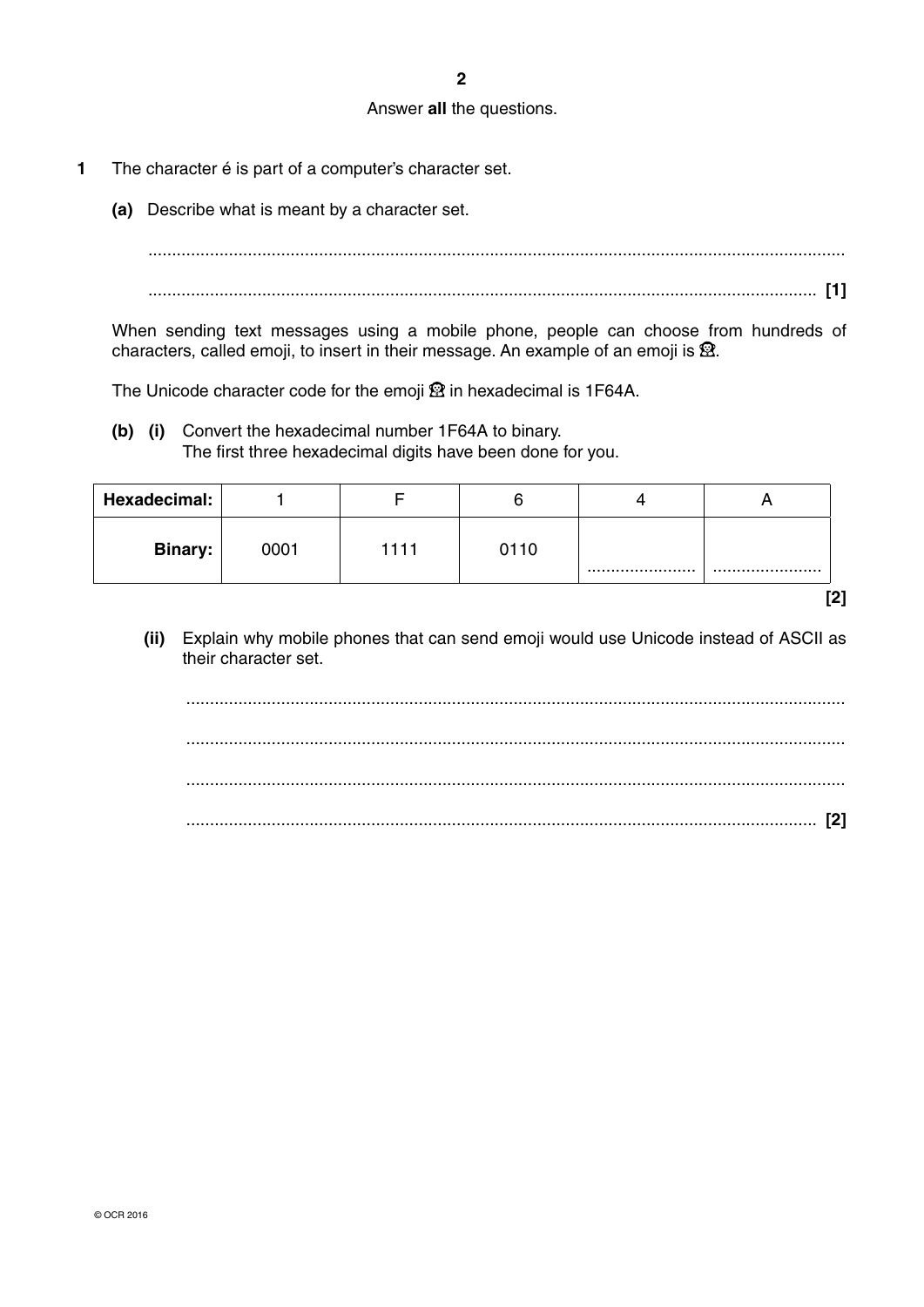$2^*$ Lauren is a Computing teacher. She is building a website for her Computing class where they can share ideas, send each other programs and discuss computing concepts. The students will have individual accounts that they can log into.

Discuss the ethical and legal issues Lauren will have to consider when setting up the website.

The quality of your written communication will be assessed in your answer.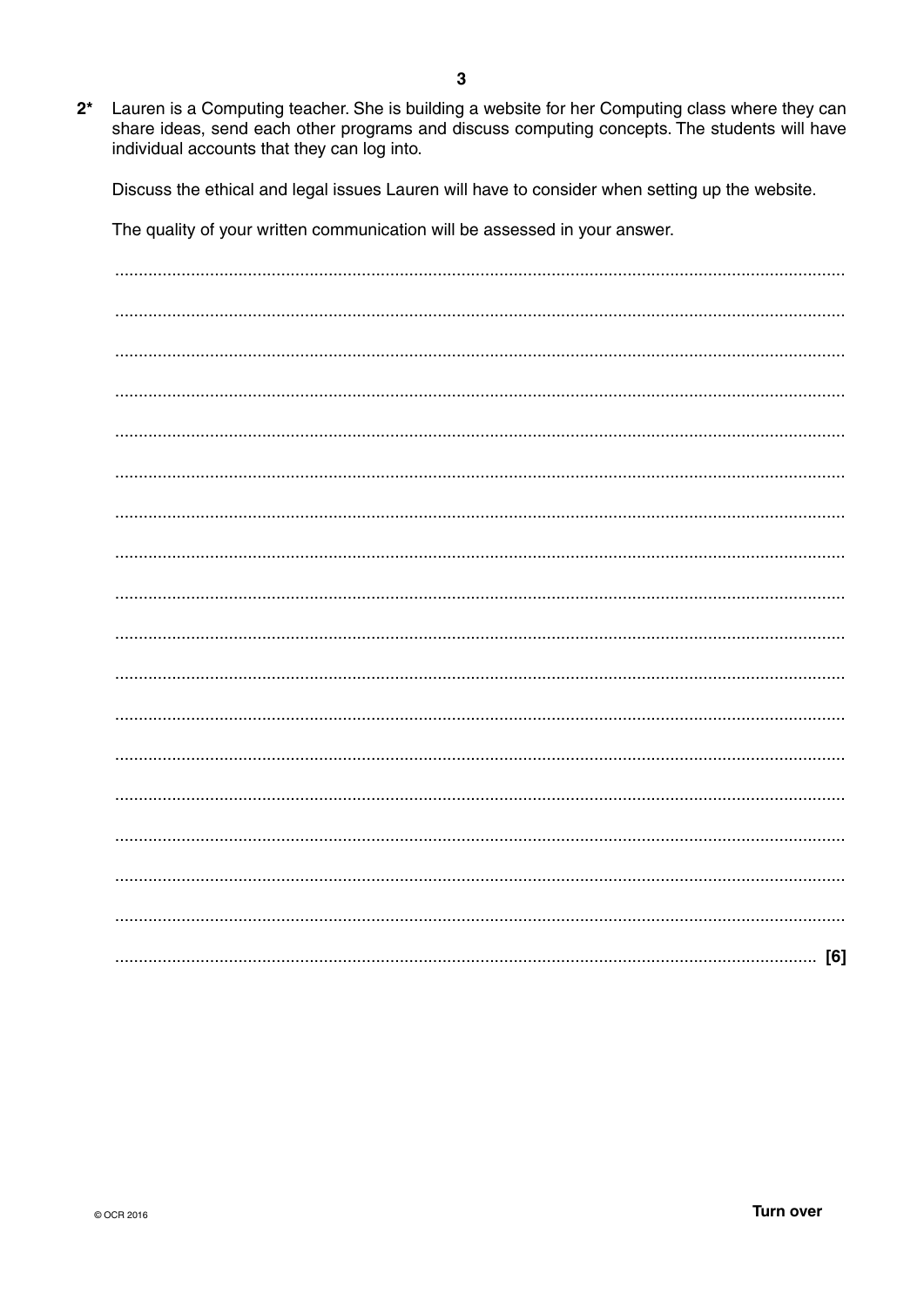**3** Charlotte runs a website which stores details about movies. The users can log onto the website and leave ratings for movies.

The websites uses a database with three tables:

- The table FILM contains the following fields; FilmID, Title, Year, Director, Category
- The table USER contains the following fields; UserID, FirstName, Surname, DateOfBirth
- The table RATING stores, amongst other fields, the rating a user has given a film (a score out of 5).

An extract of the data in the table RATING is shown in Fig. 1:

| RatingID | FilmID | UserID    | Rating |
|----------|--------|-----------|--------|
| 00214    | 16CM12 | 20 Elliot | 4.5    |
| 00215    | 55HR8  | Jade01    |        |
| 00216    | 12HR15 | Sunil 99  |        |
| 00217    | 16SF8  | Jade01    | 2      |



 **(a)** Explain why FilmID has been included in the RATING table.

 ................................................................................................................................................... ................................................................................................................................................... ................................................................................................................................................... ................................................................................................................................................... ................................................................................................................................................... ............................................................................................................................................. **[3] (b)** Explain why it is a good idea to separate the data from the applications that use the database. ................................................................................................................................................... ................................................................................................................................................... ................................................................................................................................................... ............................................................................................................................................. **[2]**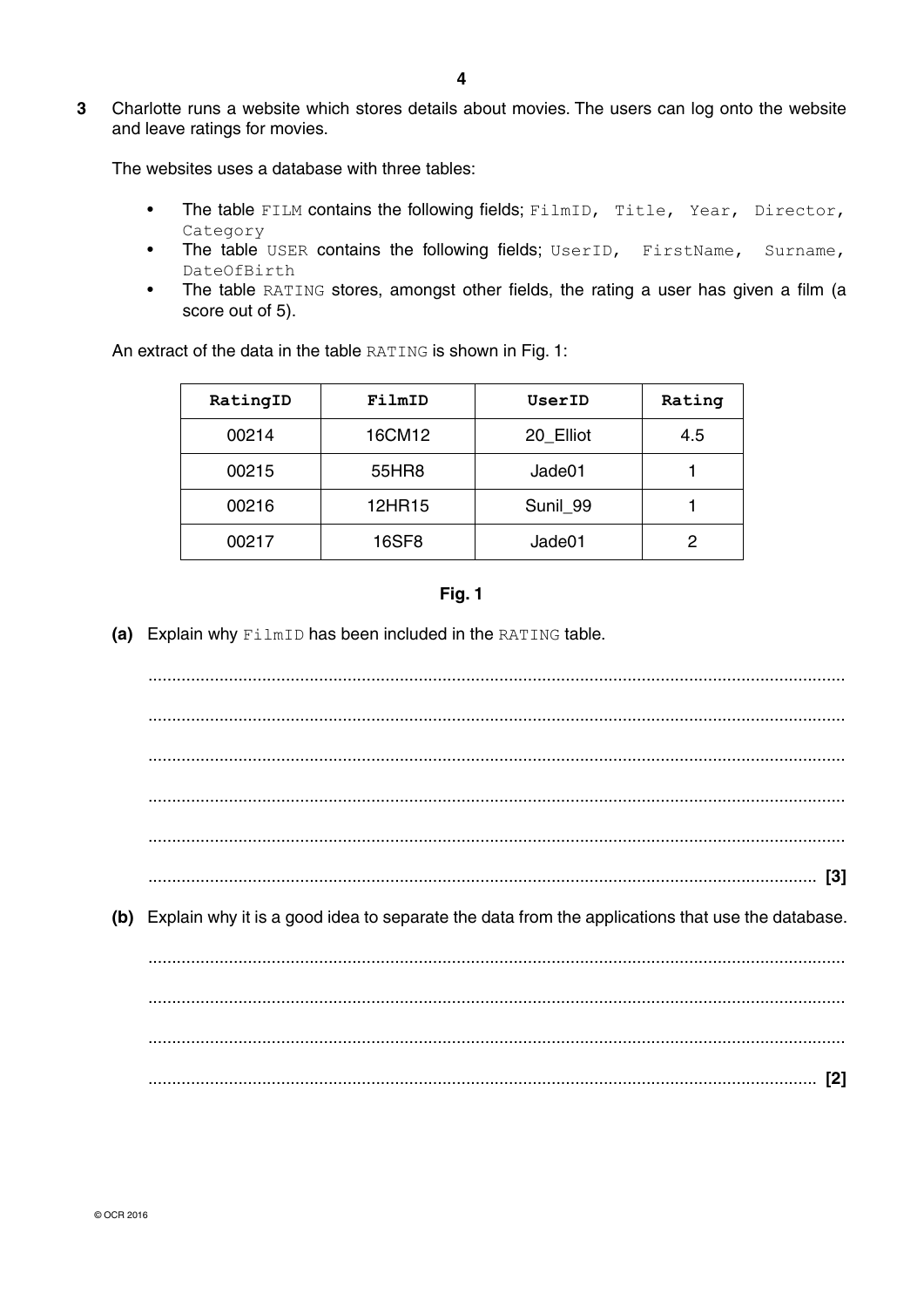5

(c) Give one example of a record that could be stored in the user table.

- 
- (d) (i) Charlotte uses a query to list films. The query uses the following criteria:

 $(Rating < 2)$  AND (UserID = "Jade01")

List the RatingID(s) of the rating(s) that will be selected from the extract shown.

- 
- (ii) Write the criteria for a query that will select all Films produced in the Year 2015 in the Category "Comedy".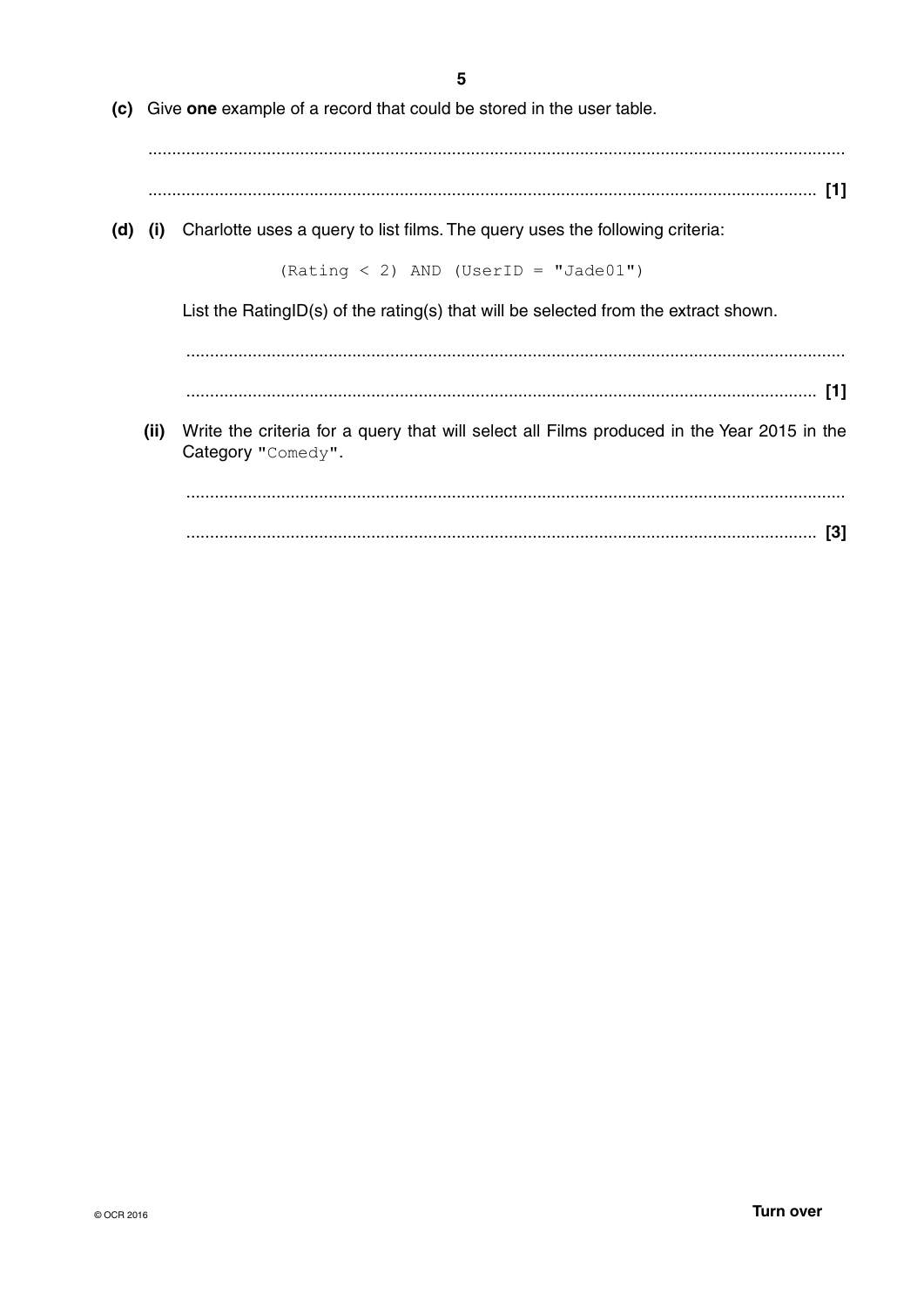**4** Joseph is an author and programmer, and he needs to estimate how many pages his new book will have.

Each page has an average of 300 words. Each chapter starts with a chapter title page. The number of pages is estimated by;

- dividing the number of words by 300
- ignoring the decimal part of the division
- adding the number of chapters to this total.

Joseph uses the algorithm below to estimate the number of pages, but his algorithm does not give the correct result.

 01 INPUT numberOfWords 02 INPUT numberOfChapters 03 CONST wordsPerPage = 300 04 numberOfPages = RoundDown(numberOfWords / wordsPerPage) 05 numberOfPages = numberOfWords + numberOfChapters 06 OUTPUT numberOfPages

Joseph has used a RoundDown function to remove the decimal part of the division, e.g. RoundDown(6.2) would return 6, RoundDown(7.8) would return 7.

 **(a)** State whether this algorithm uses selection, sequence or iteration.

 ............................................................................................................................................. **[1] (b)** Line 03 defines a constant. Describe what is meant by a constant. ................................................................................................................................................... ................................................................................................................................................... ............................................................................................................................................. **[2] (c)** There is an error in line 05 of the algorithm. **Write a corrected line of code to replace line 05.** ............................................................................................................................................. **[1]**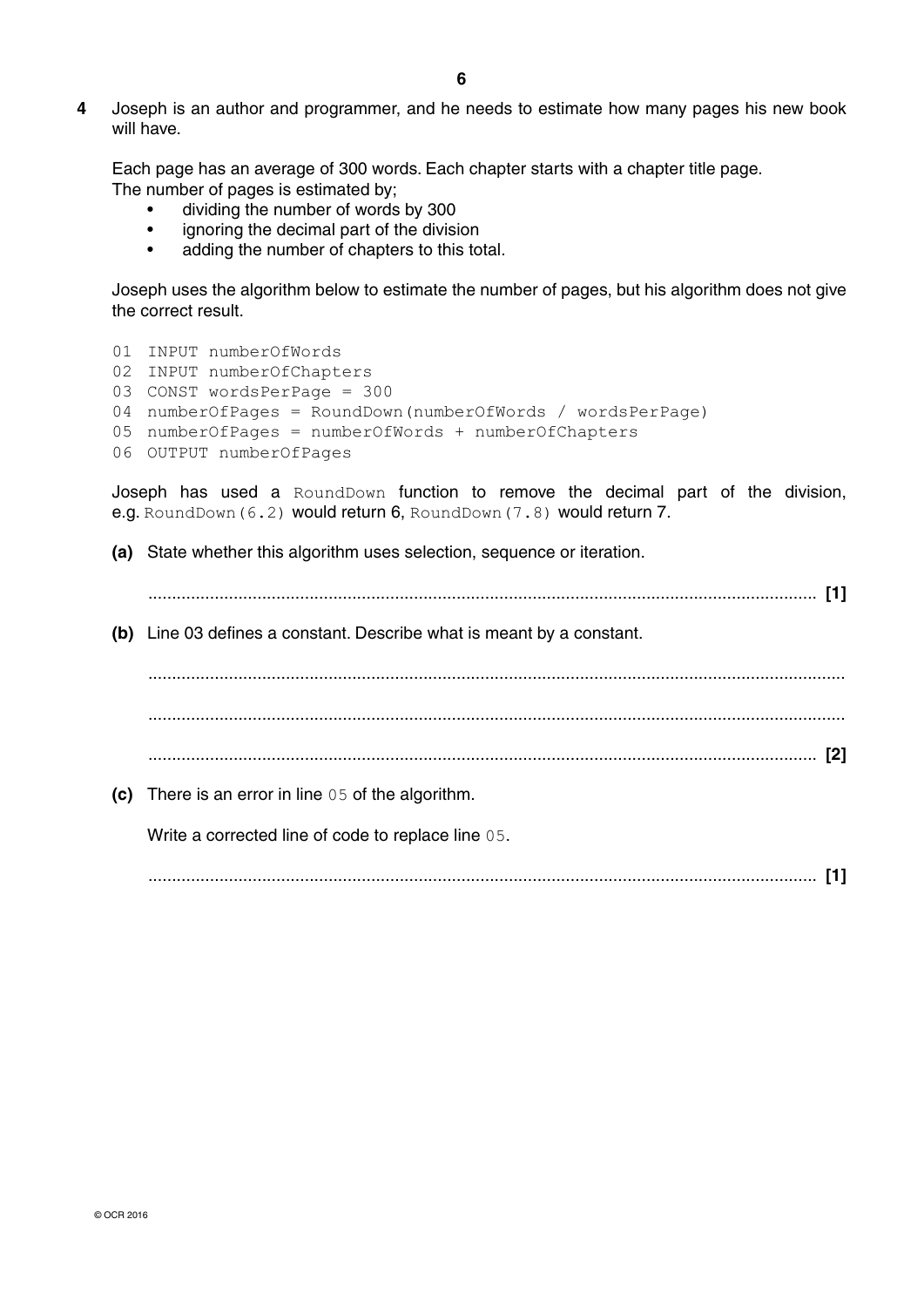(d) Identify the most appropriate data type for the following variable number  $OfWords$ . Give a reason for your choice.  $\lceil 2 \rceil$ (e) Joseph is changing his algorithm and needs to store the name and price of his book in new variables. State the most appropriate data type(s) for these variables. [2] Joseph is using an Integrated Development Environment (IDE) to produce the program. One tool in an IDE that Joseph uses is a translator.  $(f)$ Describe two additional tools in an IDE that Joseph could use to help him produce his program.  $[4]$ (g) Joseph's IDE allows him to use both a compiler and an interpreter. Describe how Joseph could make use of a compiler and an interpreter when producing his program. 

 $[4]$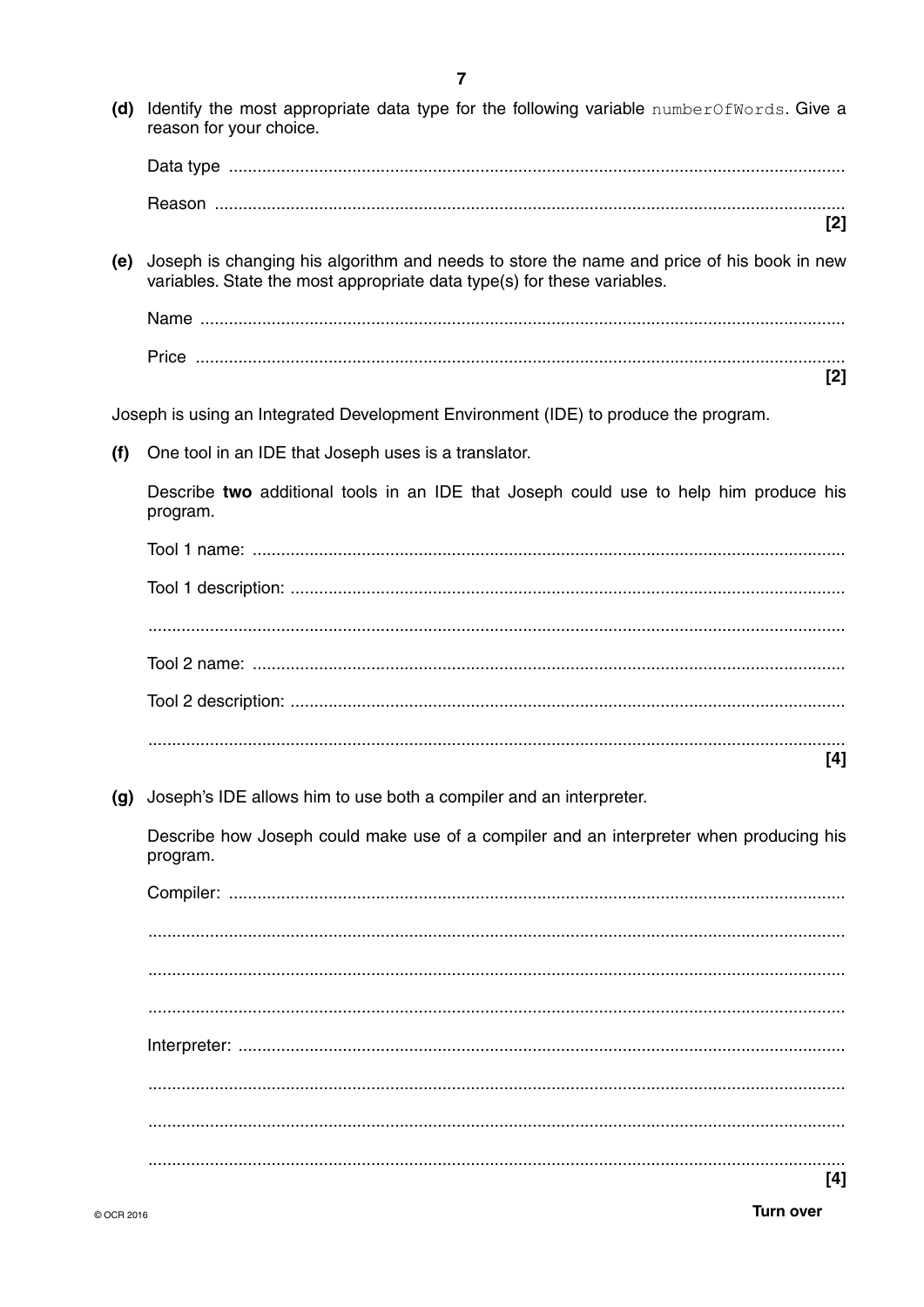Alex is producing images and sound effects for a website. 5 Part of a bitmap image is shown in Fig. 2:

| W | W  | R  | R  | R  | B  | B |
|---|----|----|----|----|----|---|
| W | W  | R  | Υ  | R  | B  | B |
| B | B  | R  | R  | R  | B  | B |
| B | B  | B  | LG | B  | DG | B |
| B | DG | DG | LG | DG | B  | B |
| B | B  | DG | LG | B  | B  | B |
| B | B  | B  | LG | B  | B  | В |

#### Fig. 2

The letters represent a colour, as shown in Fig. 3:

| Letter | <b>Colour</b> |
|--------|---------------|
| w      | White         |
| R      | <b>Blue</b>   |
| R      | Red           |
| Y      | Yellow        |
| DG     | Dark Green    |
| LG     | Light Green   |



(a) Using the example in Fig. 2, explain how a bitmap image is stored on a computer.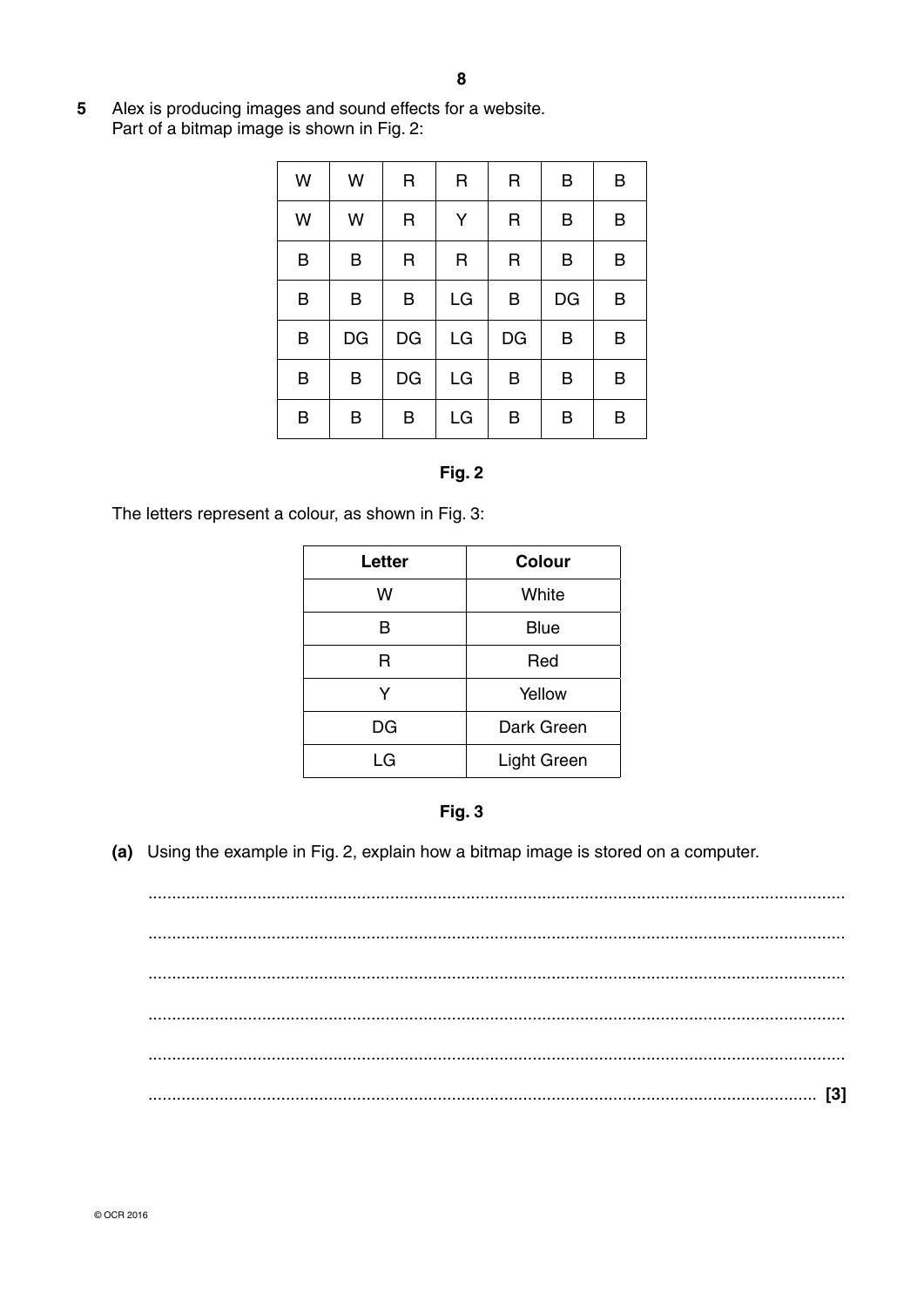(b) Explain how reducing the number of colours in an image can reduce its file size. (c) The final image file may contain metadata. Describe, using an example, what is meant by metadata. (d) Alex needs to create an audio recording of himself playing his guitar. Explain how sampling is used to make the recording.  $(i)$  $[3]$  $(ii)$ State the effects of increasing the sample rate of the recording.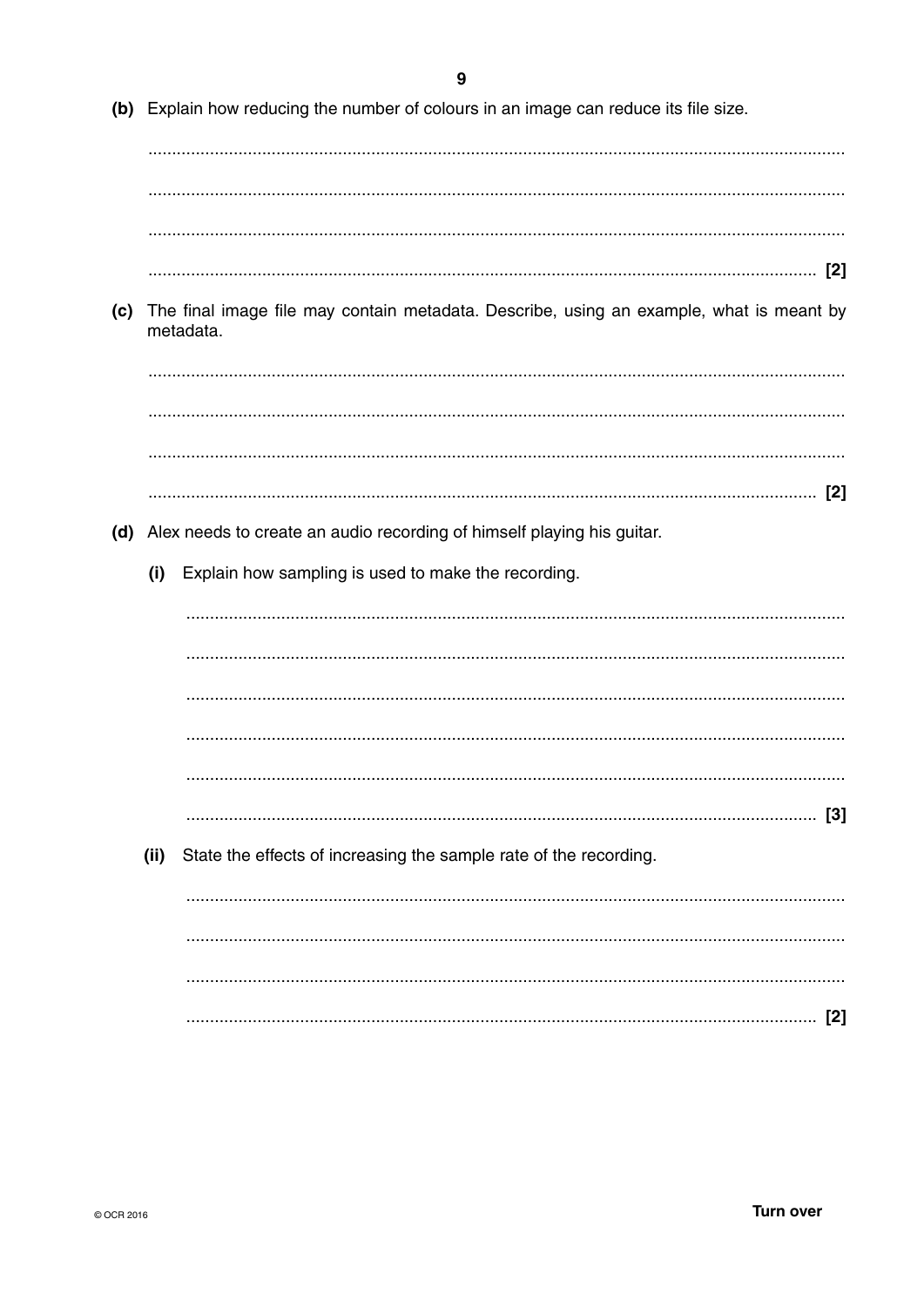- 6 Quinn's current computer specification is shown in Fig. 4.
	- 1.5 GHz Dual Core Processor 1GB RAM 100GB Hard Drive 64KB Cache Touchscreen Integrated camera and speakers  $2 \times$  USB 3.0 ports  $2 \times$  USB 2.0 ports Blu-ray drive **2GB Graphics Card**

#### Fig. 4

(a) Describe the benefits of a dual core processor over a single core processor.

(b) Quinn is considering upgrading the RAM. Describe two differences between RAM and ROM.  $(i)$  $[4]$ (ii) Quinn has decided to upgrade the RAM on his computer. Explain why this would improve the computer's performance.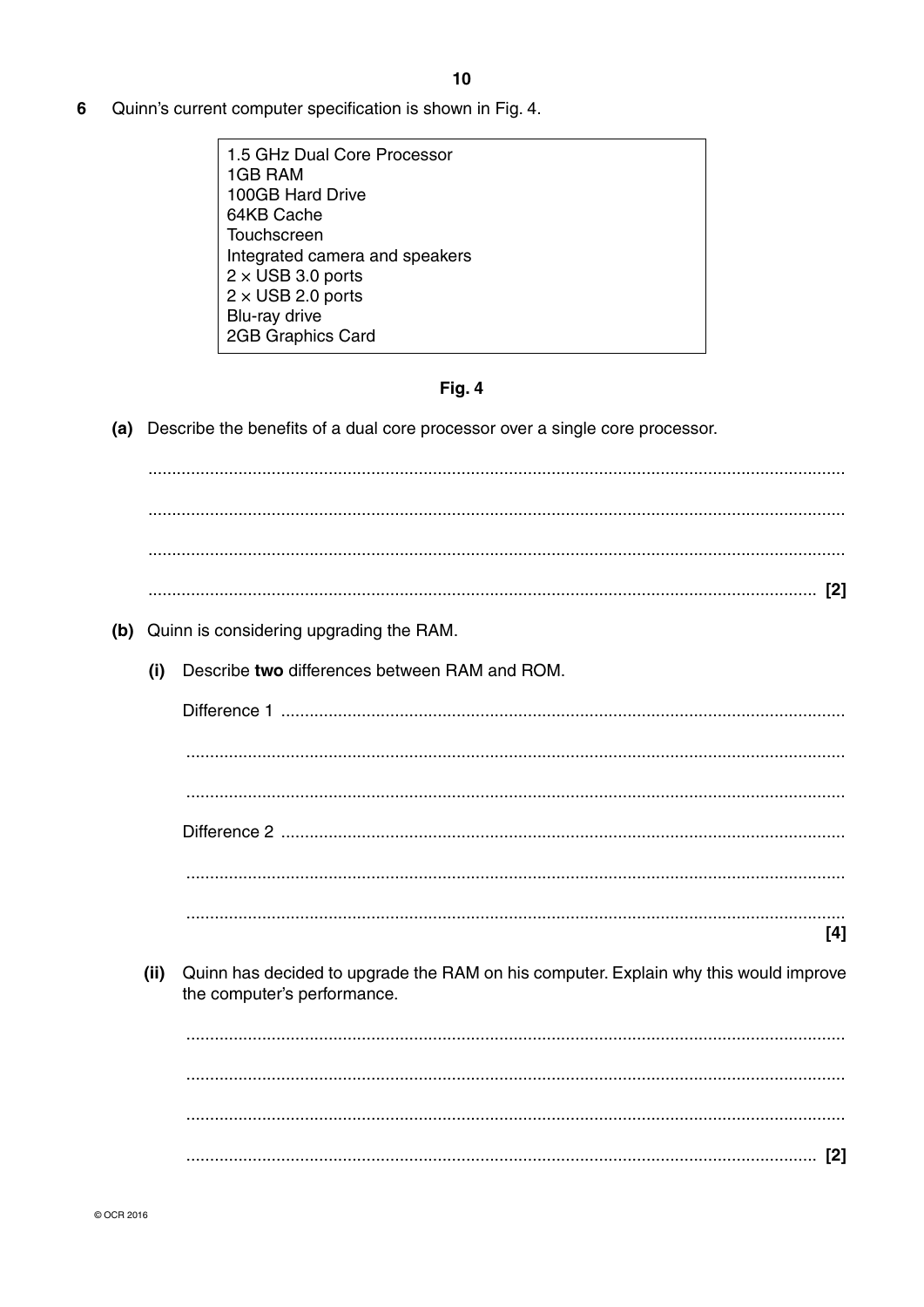- $11$
- $(iii)^*$ After upgrading the RAM, Quinn could make further changes to improve his computer's performance.

Identify the changes and explain how these changes would improve performance.

The quality of your written communication will be assessed in your answer.

| [6] |
|-----|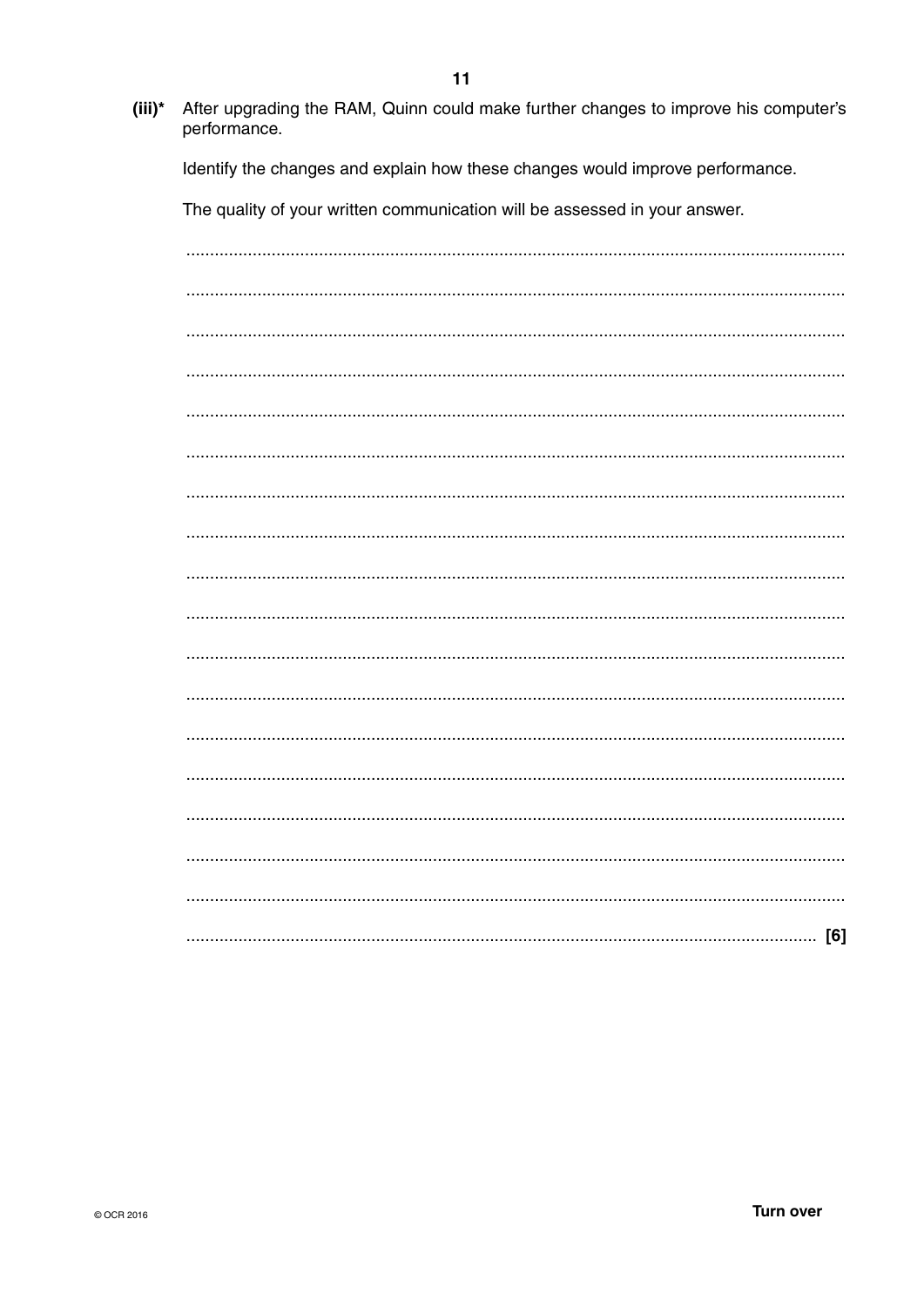- $\overline{7}$ A company, OCR Supermarkets, has supermarket stores throughout the country. The computers for each store connect to the central office using a Wide Area Network (WAN).
	- (a) Identify two differences between a WAN and a LAN (Local Area Network).



The supermarket manager's computer can access the Internet and the World Wide Web.

(c) Explain the difference between the Internet and the World Wide Web.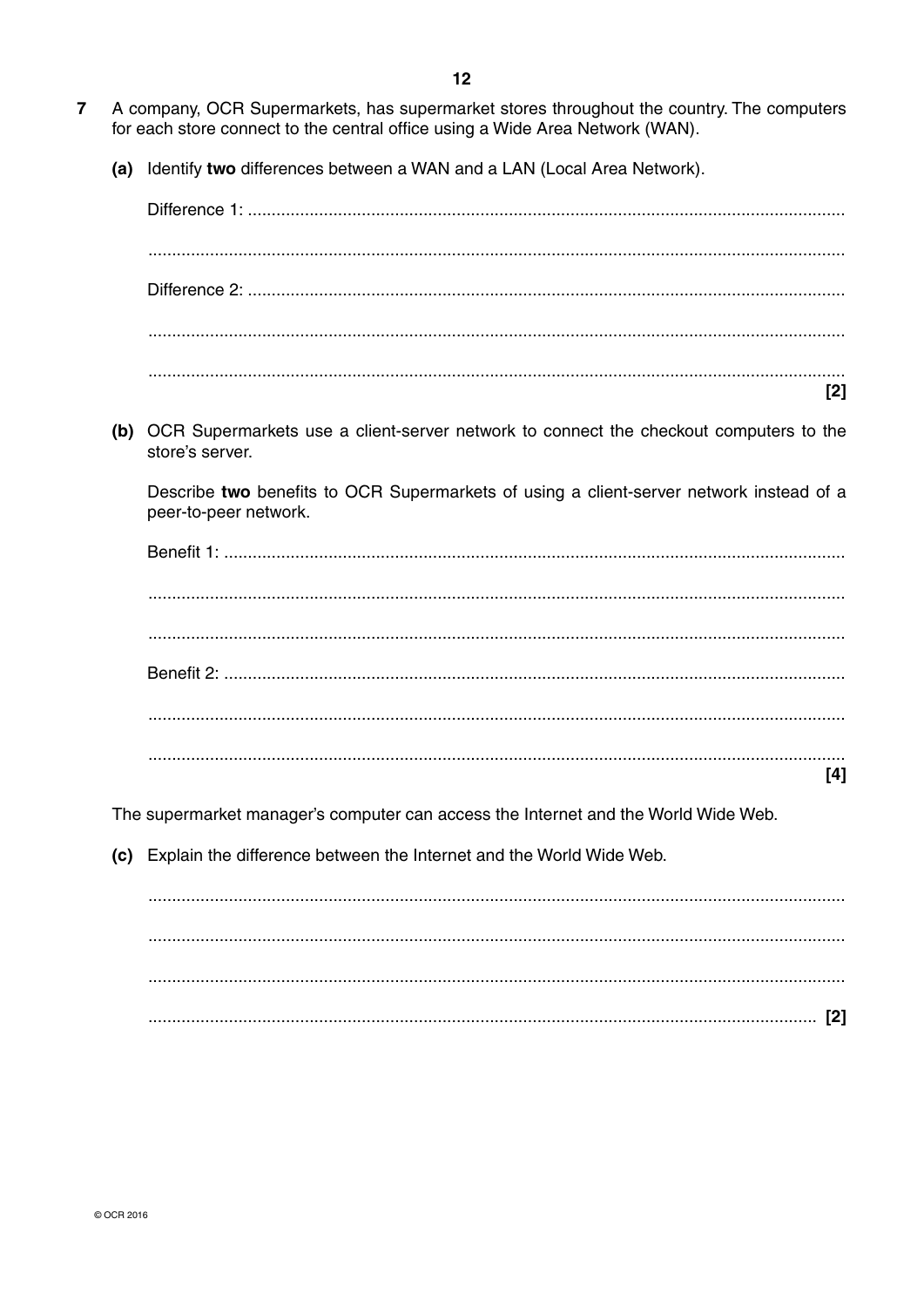- **13**
- **8 (a)** Convert the decimal number 191 into 8-bit binary.

............................................................................................................................................. **[1]**

 **(b)** Perform the following binary addition

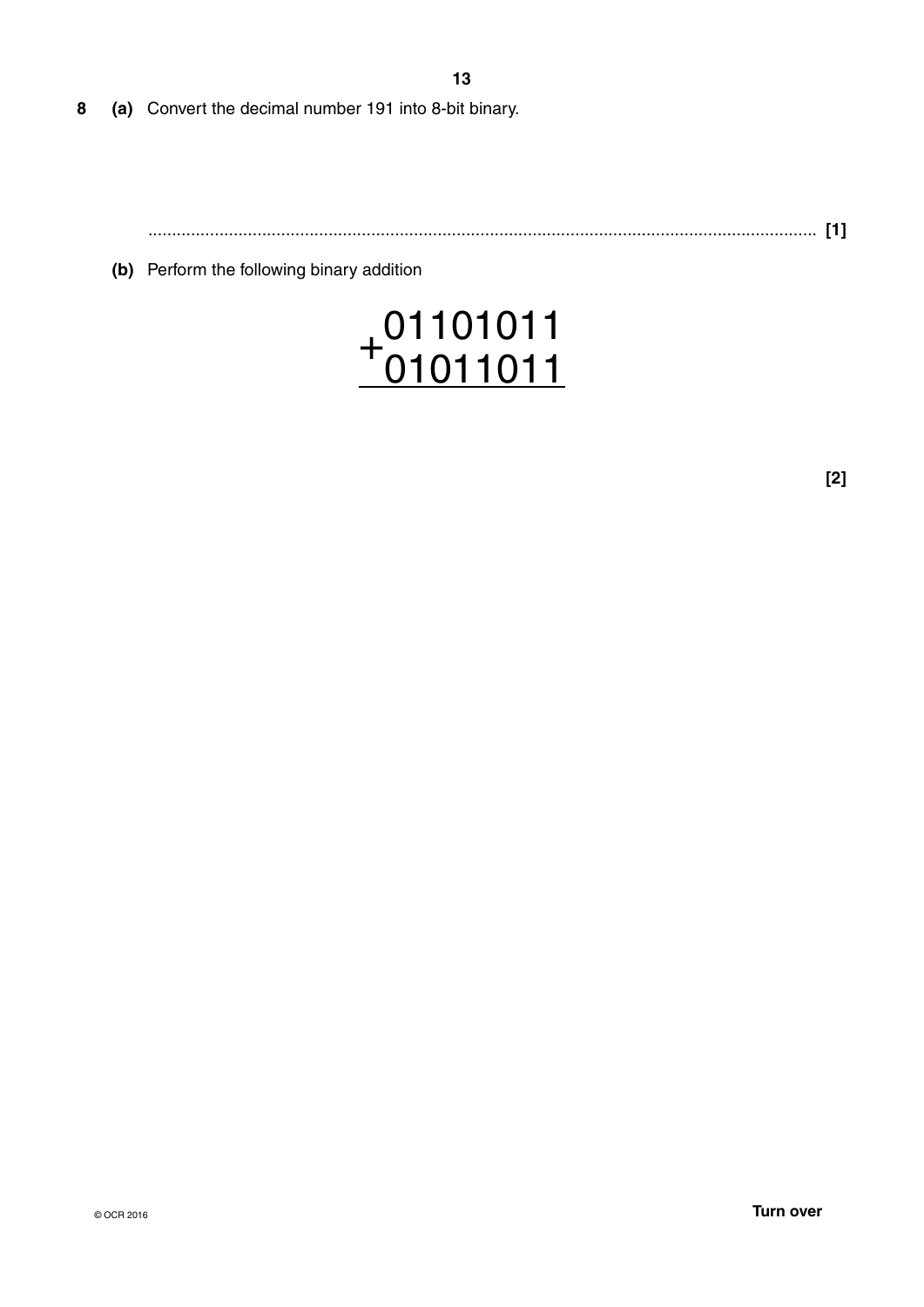- 9 A memory game is played where:
	- three players (A, B and C) have to choose a number between 0 and 100
	- $\bullet$ if the number has already been chosen, a message is displayed that says "taken"
	- $\bullet$ if the number has not already been chosen, the player's letter is placed next to it
	- the quantity of numbers that have not yet been chosen is displayed.  $\bullet$

The winner is the player who has chosen the most unique numbers by the end of the game.

The numbers are stored in an array;  $\text{number}(t)$ . A number that has not yet been chosen is stored as an empty string "". The players are represented by "A", "B" and "C".

Fig. 5 shows an extract from the array:

| Number: |   |             | ×. |   | $\cdots$ | $\cdots$ | 99 |  |
|---------|---|-------------|----|---|----------|----------|----|--|
| Player: | Α | $\sim$<br>◡ |    | ∽ |          |          |    |  |

#### **Fig. 5**

You have been asked to program part of the game.

Write an algorithm for player A's turn, which;

- takes as an input the number that player A chooses
- if it has not already been chosen, stores an "A" in that array element  $\bullet$
- $\bullet$ if it has already been chosen, outputs "taken"
- counts and outputs the quantity of numbers left that have not been chosen.  $[6]$  $\bullet$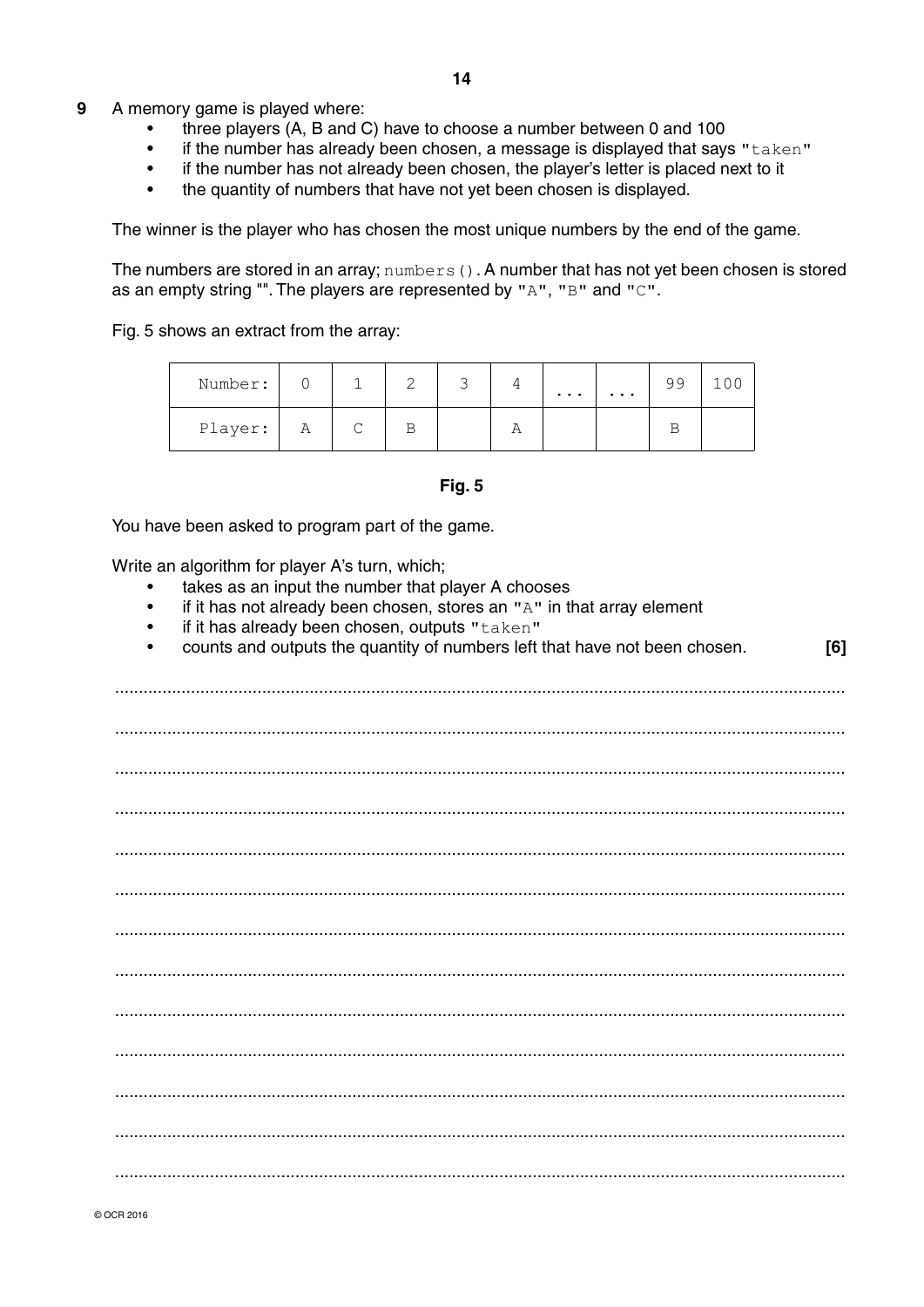# **END OF QUESTION PAPER**